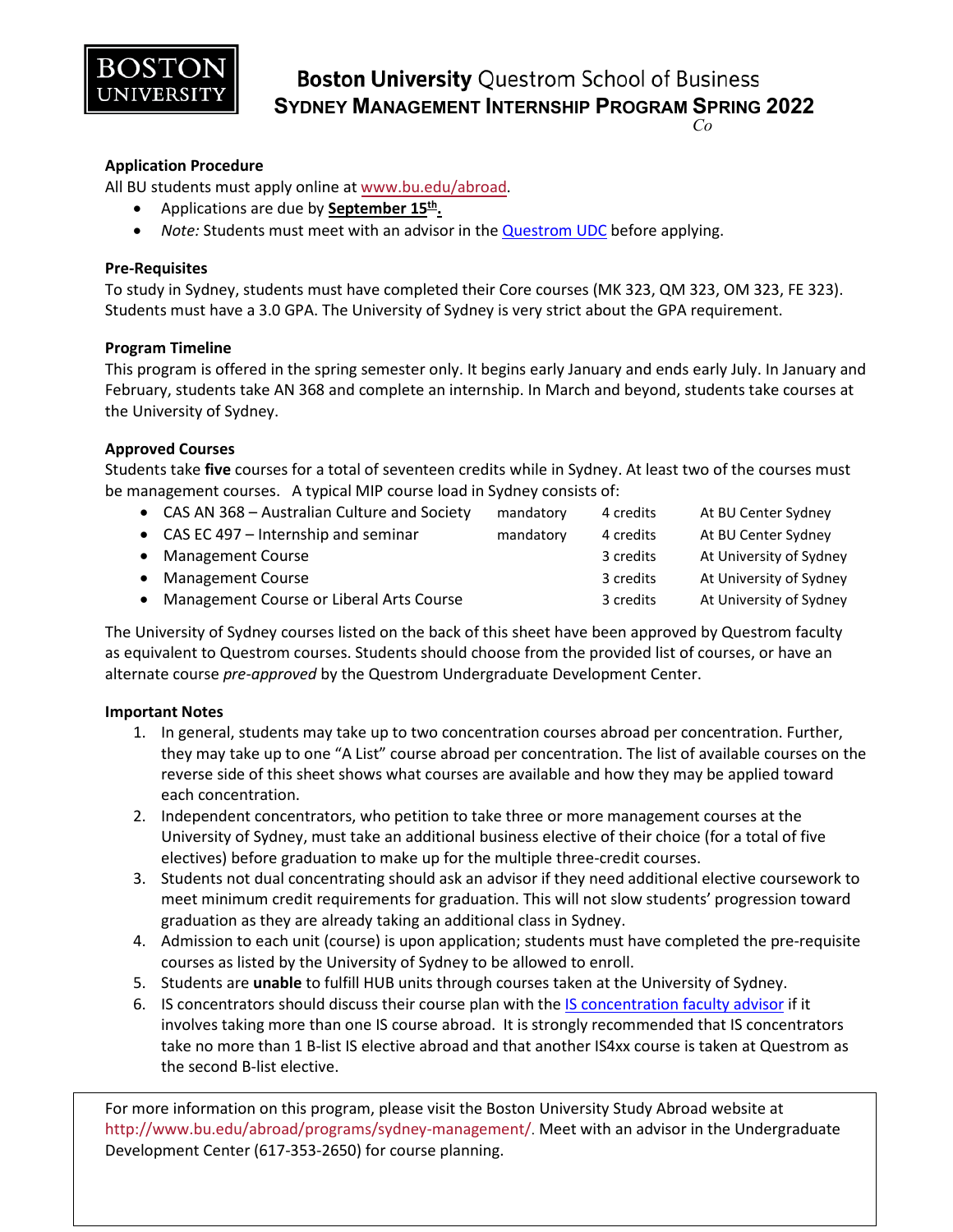## **Sydney Management Internship 2022**

*Courses listed may change slightly prior to the beginning of the term.* View the provided links for further Information about University of Sydney [\(http://sydney.edu.au/\)](http://sydney.edu.au/) and for a current course schedule (http://sydney.edu.au/courses/ select "Units of Study" under "Find a Course").

# **Spring—Typical Courses**

## **Take the two required courses:**

| <b>BU Course</b><br>-# | <b>Boston University Course Title</b> | <b>Questrom Equivalent</b>                               |
|------------------------|---------------------------------------|----------------------------------------------------------|
| CAS AN<br>368          | Australian Culture and Society        | Social Science/CAS Elective/Non-Mgmt<br>Elective         |
|                        |                                       | HUB: HCO, GCI, RIL                                       |
| <b>CAS EC 497</b>      | Internship in Management              | CAS Elective/Non-Mgmt Elective/Econ<br>minor<br>HUB: IIC |

## **Select three additional courses:**

| <b>Sydney</b><br><b>Course #</b> | <b>University of Sydney Course Title</b>                                                                             | <b>Questrom Equivalent</b>   |               |  |  |  |  |  |
|----------------------------------|----------------------------------------------------------------------------------------------------------------------|------------------------------|---------------|--|--|--|--|--|
| <b>Accounting</b>                |                                                                                                                      |                              |               |  |  |  |  |  |
| <b>FINC2011</b>                  | Corporate Finance I<br>FE449                                                                                         |                              | <b>B</b> List |  |  |  |  |  |
| <b>FINC3015</b>                  | Financial Valuation: A Case Study Approach                                                                           | FE449                        | <b>B</b> List |  |  |  |  |  |
| <b>Finance</b>                   |                                                                                                                      |                              |               |  |  |  |  |  |
|                                  | Finance is extremely difficult at the University of Sydney. (Make sure to research U of Sydney pre-requisites!)      |                              |               |  |  |  |  |  |
| <b>FINC2011</b>                  | Corporate Finance I                                                                                                  | FE 449                       | A List        |  |  |  |  |  |
| <b>FINC3015</b>                  | Financial Valuation: A Case Study Approach                                                                           | FE 449                       | A List        |  |  |  |  |  |
| <b>FINC3017</b>                  | Investments & Portfolio Management                                                                                   | <b>FE 445</b>                | A List        |  |  |  |  |  |
| <b>FINC2012</b>                  | Corporate Finance II                                                                                                 | FE Elective                  | <b>B</b> List |  |  |  |  |  |
| <b>FINC3011</b>                  | <b>International Financial Management</b>                                                                            | FE 427                       | <b>B</b> List |  |  |  |  |  |
| <b>FINC3022</b>                  | Alternative Investments (Pre-requisite: FE 449)                                                                      | <b>FE 450</b>                | <b>B</b> List |  |  |  |  |  |
| Independent                      |                                                                                                                      |                              |               |  |  |  |  |  |
|                                  | All concentration electives listed will count, including those listed below. Only two courses can be applied towards |                              |               |  |  |  |  |  |
|                                  | concentration. Must seek approval from the Independent Concentration Coordinator.                                    |                              |               |  |  |  |  |  |
|                                  |                                                                                                                      | Independent Elective (non-AC |               |  |  |  |  |  |
| ACCT2011                         | <b>Financial Accounting A</b>                                                                                        | concentrators)               |               |  |  |  |  |  |
|                                  |                                                                                                                      | Independent Elective (non-AC |               |  |  |  |  |  |
| ACCT3011                         | <b>Financial Accounting B</b>                                                                                        | concentrators)               |               |  |  |  |  |  |
|                                  |                                                                                                                      | Independent Elective (non-AC |               |  |  |  |  |  |
| ACCT3013                         | <b>Financial Statement Analysis</b>                                                                                  | concentrators)               |               |  |  |  |  |  |
|                                  |                                                                                                                      | Independent Elective (non-AC |               |  |  |  |  |  |
| ACCT3014                         | Auditing & Assurance                                                                                                 | concentrators)               |               |  |  |  |  |  |
| <b>IBUS3101</b>                  | <b>International Business Alliances</b>                                                                              | <b>Independent Elective</b>  |               |  |  |  |  |  |
|                                  | <b>Innovation &amp; Entrepreneurship</b>                                                                             |                              |               |  |  |  |  |  |
| <b>IBUS2104</b>                  | Entrepreneurship and Innovation                                                                                      | SI444                        | A List        |  |  |  |  |  |
| <b>IBUS3103</b>                  | Entrepreneurship and Innovation                                                                                      | SI 444                       | A List        |  |  |  |  |  |
| <b>IBUS3108</b>                  | Social Entrepreneurship                                                                                              | MO 356                       | <b>B</b> List |  |  |  |  |  |
| <b>Global Business</b>           |                                                                                                                      |                              |               |  |  |  |  |  |
| <b>FINC3011</b>                  | <b>International Financial Management</b>                                                                            | FE 427                       | <b>B</b> List |  |  |  |  |  |
| <b>IBUS2101</b>                  | <b>International Business Strategy</b>                                                                               | IM 445<br><b>B</b> List      |               |  |  |  |  |  |
| <b>IBUS3108</b>                  | Social Entrepreneurship                                                                                              | MO 356                       | <b>B</b> List |  |  |  |  |  |
|                                  |                                                                                                                      |                              |               |  |  |  |  |  |

*Updated 7/16/2021*